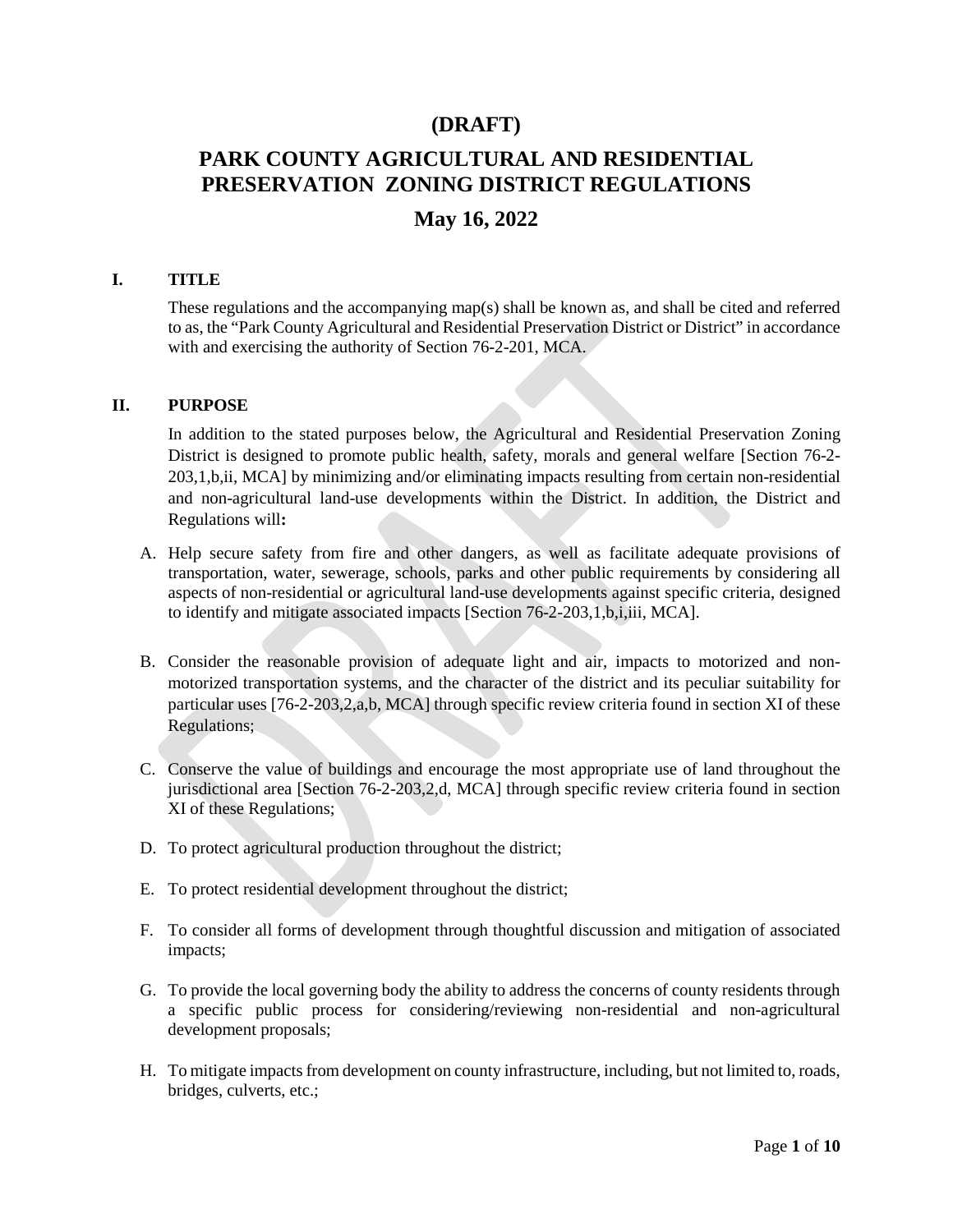- I. To mitigate impacts from development on county services, including, but not limited to; water supply, sewage disposal, law enforcement, fire protection, emergency services, transportation systems, noxious weed control;
- J. To protect wildlife and wildlife habitat;
- K. To minimize wildlife and human conflicts;

#### **III. AUTHORITY & ADMINISTRATION**

- A. The Park County Agricultural and Residential Preservation Zoning District is adopted under the authority of Section 76-2-201, MCA.
- B. The Planning Department is designated by the County Commissioners of Park County, Montana, to administer these regulations and is hereby referred to as the Zoning Administrator.

#### **IV. SEVERABILITY**

If any provision of this District is held invalid, such invalidity shall not affect other provisions which can be given effect without the invalid provision, and to this end the provisions of this District are declared to be severable.

#### **V. BOARD OF ADJUSTMENTS**

The County Commissioners shall create and appoint a Board of Adjustment. The Board of Adjustment shall consist of five members of the public residing within the boundaries of the District. Board members shall serve without compensation. Board of Adjustment members shall be appointed for a term of 2 years, with staggered terms. The Board of Adjustments will review and determine all Conditional Use Permit Applications under Section XI of these regulations.

#### **VI. APPLICABILITY**

- A. This District applies to all unincorporated areas of Park County, with the exception of the community of Gardiner [as defined by the Gardiner Resort District] and the area encompassed by the Cooke City-Silvergate-Colter Pass Zoning District.
- B. In their interpretation and application, the provisions of this District may be regarded as the minimum requirements for the protection of the public health, safety, and general welfare.
- C. This District is not intended to abrogate or annul any other regulations applicable to a tract of land, including but not limited to, other zoning, building codes, private covenants, or floodplain regulations.
- D. Where the provisions of this District impose a greater restriction on land, buildings, or structures than is imposed or required by such existing provisions of law, ordinance, resolution, contract, or deed, the provisions of this District shall control. The powers, duties, and terms of office for the Board of Adjustment shall comply with Sections 76-2-221 through 76-2-228, MCA, which grant the following powers: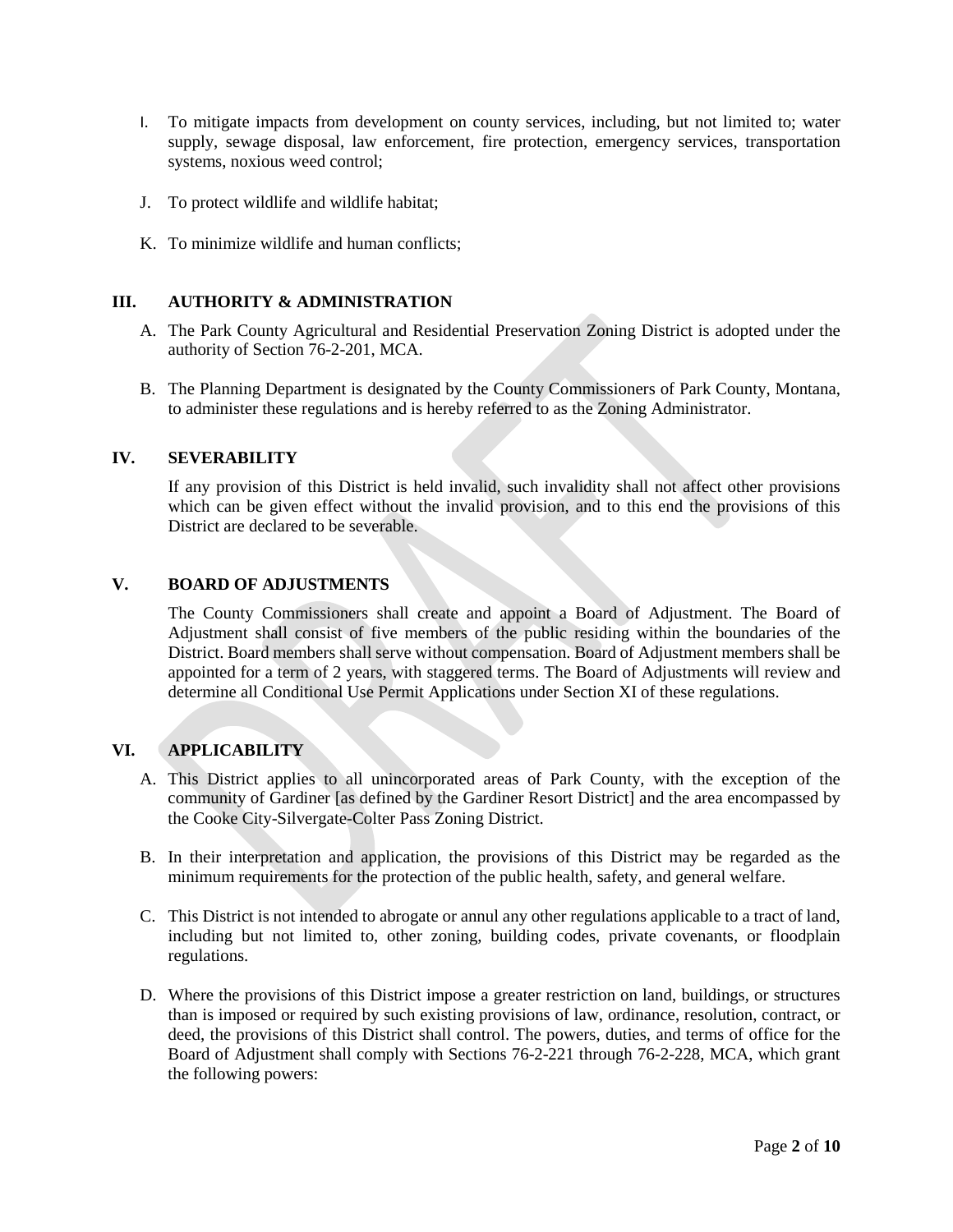- i) To hear and decide appeals where it is alleged there is error in any order, requirement, decision. Or determination made by an administrative official in the enforcement of this part or of any resolution adopted pursuant thereto;
- ii) To hear and decide special exceptions to the terms of the zoning resolution upon which said board is required to pass under such resolution;
- iii) To authorize upon appeal in specific cases such variance from the terms of the resolution as will not be contrary to the public interest and where, owing to special conditions, a literal enforcement of the provisions of the resolution will result in unnecessary hardship and so that the spirit of the resolution shall be observed and substantial justice done;
- iv) In exercising the above-mentioned powers, the board of adjustment may, in conformity with the provisions of this part, reverse or affirm, wholly or partly, or modify the order, requirement, decision, or determination appealed from and may make such order, requirement, decision, or determination as ought to be made and to that end shall have all the powers of the officer from whom the appeal is taken.

### **VII. DEFINITIONS**

- A. Applicant: A property owner(s), or representative granted with power of attorney, applying for a Conditional Use Permit under section X of these regulations.
- B. Agricultural: See definition included under section VIII.B.2 [Permitted Land Use].
- C. Bed and Breakfast Establishment: A private owner or manager occupied residence that is used as a private residence but in which; breakfast is served and is included in the charge for a guest room; and the number of daily guests served does not exceed 18 (See ARM 37.111.302 and Section 50- 51-102, MCA.
- D. Agricultural Water User Facilities: Any part of an irrigation system historically used to produce an Agricultural product on property used for Agricultural purposes as defined in these Regulations.
- E. Conditional Use Permit: A permit which allows certain land use not otherwise permitted under section VIII [Permitted Land Use] of these regulations, and outlined under section X of these regulations.
- F. Day Care Facilities: Daytime care for the needs of people who cannot be fully independent, such as children or elderly people.
- G. District: District refers to the "Park County Agricultural and Residential Zoning District Map and Regulations."
- H. Government Facilities: Any Structure, Development or Land Use owned and maintained by a State, Tribal, Local or Federal Government
- I. Home Occupations: Any occupation, trade, profession, or craft carried on by an occupant of a residential property, building, or any accessory structure, and which is secondary to the residential use of the building(s) or property, and which is not generally open to the public, does not advertise open hours, and does not provide Public Accommodations.
- J. Long-Term Rental: Any Residential Dwelling Unit that is rented or leased for thirty (30) consecutive days or longer.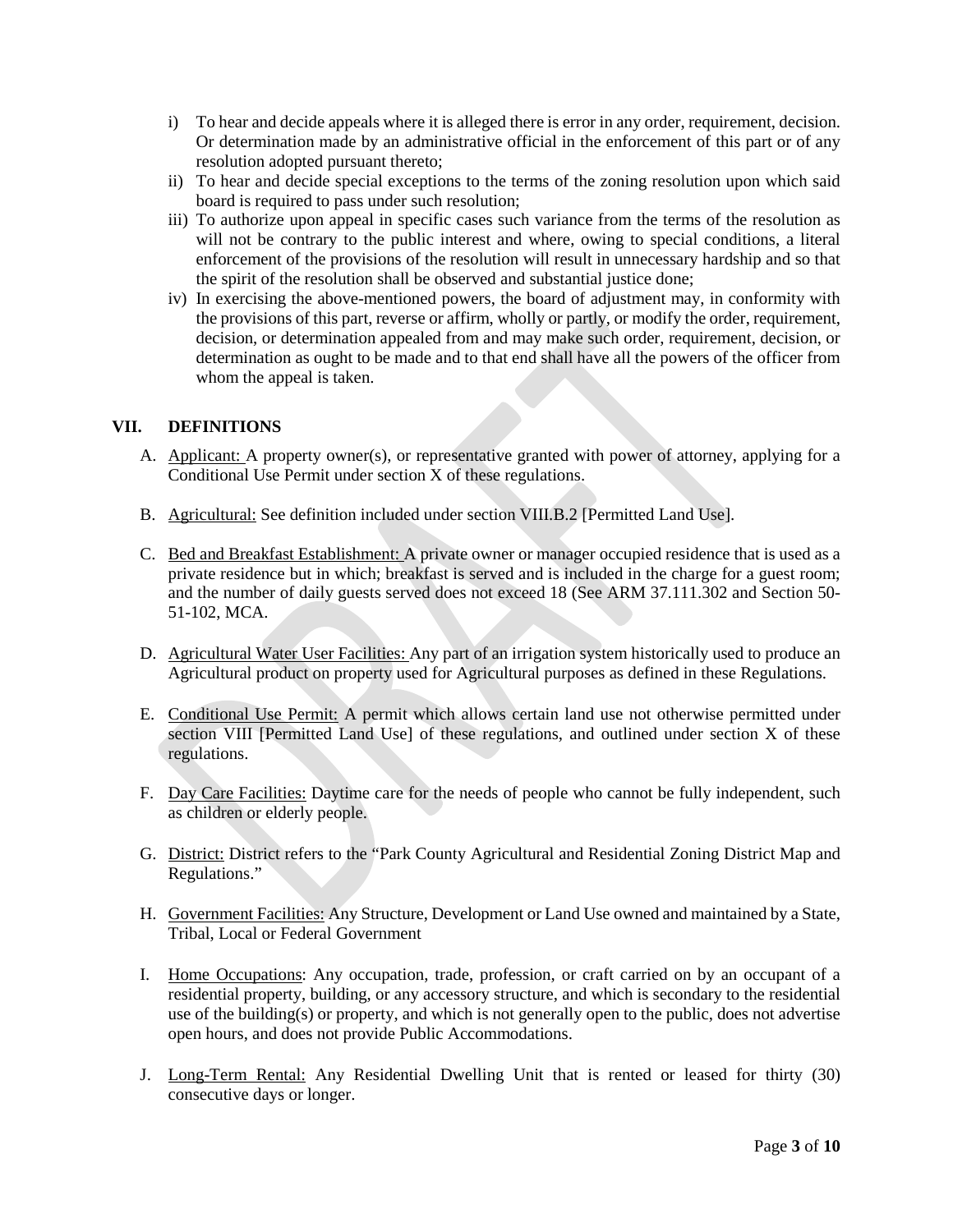- K. Nonconforming: Any land use not otherwise permitted under section VIII of these regulations, and in place prior to the adoption of these regulations.
- L. Park County: A political Subdivision at the State of Montana.
- M. Permanent Structure: Any structure used for residential purposes that has a permanent foundation, a connected water service, and a connected sanitary sewer service. Structures otherwise referred to as mobile homes or manufactured home shall also be classified as permanent structures when they meet these requirements.
- N. Permitted Land Use: See definition included in section VIII of these regulations.
- O. Public Establishment: ARM 37.111.101(4)—means any facility providing sleeping accommodations to the public, such as a hotel, motel, tourist home, or rooming house, including boarding house, hostel, or vacation rental. For the purpose of this chapter, establishment does not include a "bed and breakfast, guest ranch or outfitting and guide facility, as defined under the Administrative Rules for Montana (ARM)."
- P. Public Health and Safety: A condition of optimal well-being, free from danger, risk, or injury for community at large, or for all people, as well as for the welfare of a specific individual or small class of persons.
- Q. Residential: See definition included under section VIII.B.1 [Permitted Land Use].
- R. Residential Dwelling: Any permanent structure used for human habitation by one family unit for any period of time, including manufactured homes and mobile homes
- S. Short-Term Rental: Any Residential Dwelling that is rented/leased on a daily or weekly basis. Does not include Short-Term Rental(s) which are classified as a Campground, Glampground, Hotel, Motels, RV Parks under Chapter 50, Part 52, MCA, or Hotels or Motels under ARM 37.111.101;
- T. Wildlife: Wildlife are animals (e.g. mammals, birds, reptiles, fish) that are neither human nor domesticated, existing in their natural environment.
- U. Wildlife Habitat: Wildlife habitats are geographic areas containing physical or biological features essential to wildlife for breeding, rearing, nesting, and/or winter feeding and forage, or important for migratory patterns; and/or essential to the conservation of listed endangered and threatened species under the Endangered Species Act.
- V. Zoning Administrator: Park County Planning Staff designated by the Park County Commission to administer zoning regulations and enforcement.

# **VIII. REQUIREMENTS OF DISTRICT**

A. This District will regulate land use within the District boundaries. No type of land use is strictly prohibited, but may be prohibited if a Conditional Use Permit is required and associated impacts are not mitigated through the Conditional Use Permit process under Section X of these regulations. All Land Uses under Section VIII.B (below) do not require a physical permit prior to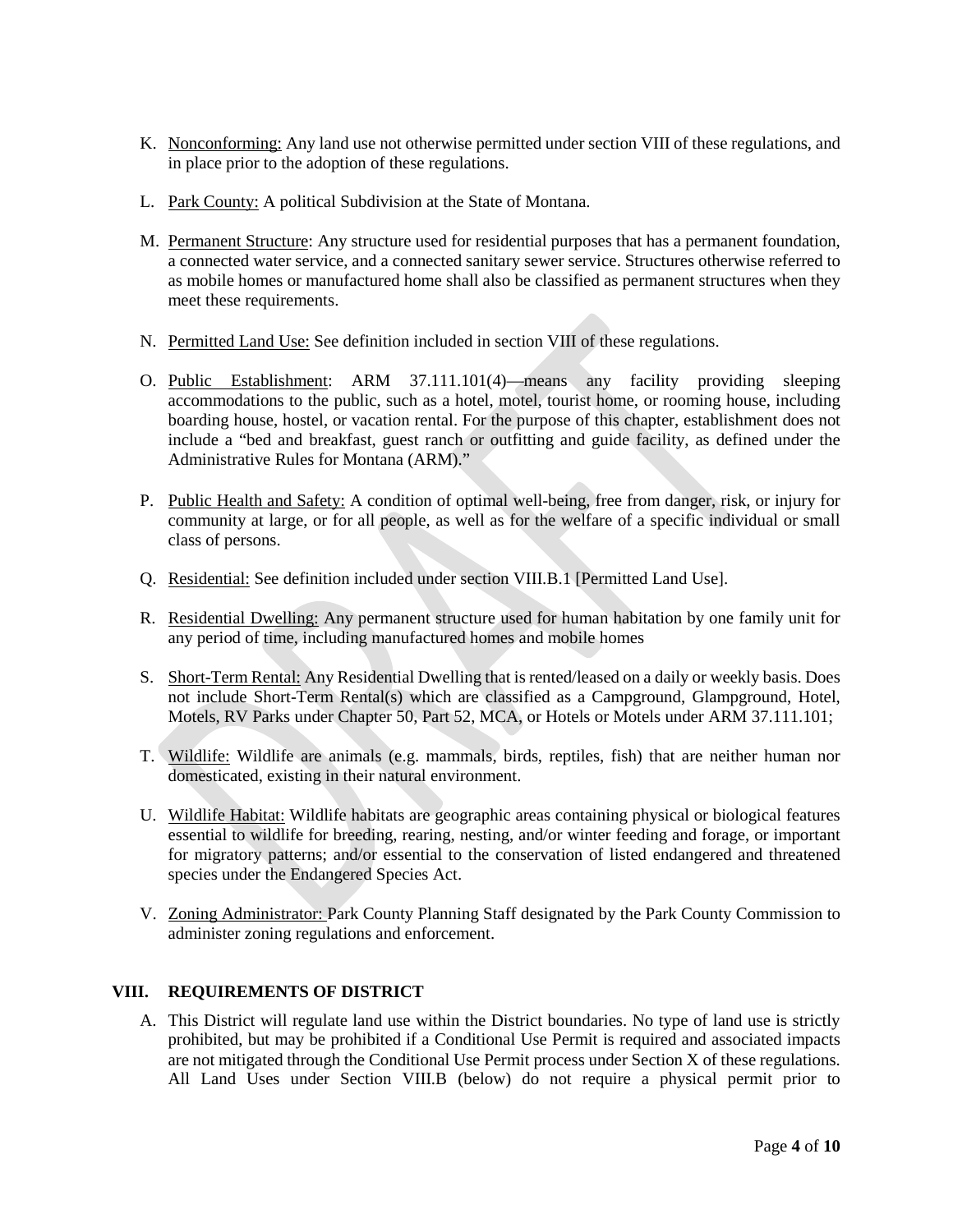implementation. Landowners are encouraged to contact the Park County Planning Department prior to development or use of land to ensure compliance with these Regulations.

- B. Permitted Land Uses: The following land uses are permitted within the District and do not require review and approval under these Regulations prior to implementation.
	- 1. Residential: The following Residential land uses are permitted under these regulations:
		- a. Single family dwelling, attached or detached, which are for use as permanent human habitation, seasonal human habitation or long-term rental(s) and shall include an approved residential wastewater management system connected to each dwelling unit, and including all accessory structures and uses;
		- b. Short-Term Rental(s); Residential Dwellings with an approved residential wastewater management system connected to each dwelling, and shall be comprised of Permanent Structures only, including all associated buildings and uses. Does not include Short-term rental(s) which are classified as a Campground under Chapter 50, Part 52, MCA, or Glampgrounds, RV Parks, Hotels, Motels or other Public Establishments under ARM 37.111.101;
		- c. Bed and Breakfast Establishment;
		- d. Accommodations for a licensed Guest Ranch, Outfitting or Guide Facility, as defined under Montana ARM 37.111.101;
		- e. Non-Commercial Recreation Activities;
		- f. Home Occupations;
		- g. Schools;
		- h. Day Care Facilities:
		- i. Government Facilities
	- 2. Agricultural: Activities related to the production of food, feed, and fiber commodities, livestock and poultry, bees, biological control insects, fruits and vegetables, and sod, ornamental, nursery and horticultural crops that are raised, grown, or produced for commercial purposes on lands taxed as agricultural by the State of Montana. Also includes all commercial and non-commercial farming, and all 4-H related projects.
	- 3. Land Use under existing County Regulations: Any proposed land use or development falling under one of the following existing regulations is exempt from review under the District and Regulations;
		- a. Subdivisions: Subdivisions, reviewed under the Montana Subdivision and Platting Act and the local Subdivision Regulations, do not require consideration within the District Regulations. Subsequent use of a subdivided lot which is not considered a Permitted Land Use under this section will only be permitted with a Conditional Use Permit under Chapter X of these Regulations.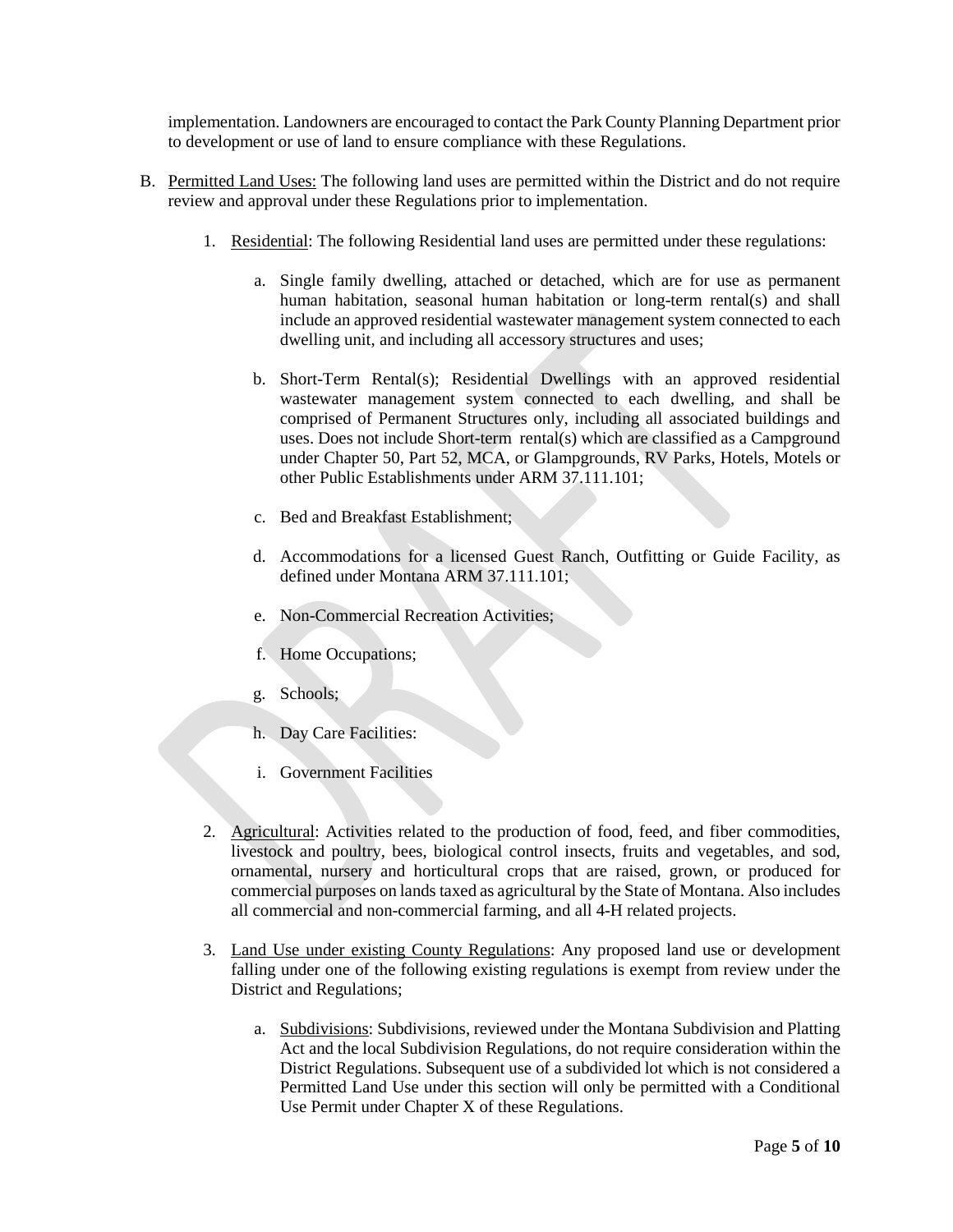- b. Buildings for Lease or Rent: Any proposed land use or development which falls under the purview and authority of the Park County Buildings for Lease or Rent Regulations, and requires a permit under the Buildings for Lease or Rent Regulations is exempt from review under the District Regulations. Proposed land use or developments under this section must obtain approval by the Governing Body (Park County Commission) in order to maintain exempt status under this provision.
- c. Citizen Initiated Zoning District(s): Any proposed land use or development which falls under an existing Citizen Initiated Zoning District, and which already contemplates impacts resulting from the proposed land use or development, is exempt from review under the District Regulations.
- C. Conditional Land Use: All land uses which do not meet the definition of "Residential" or "Agricultural" land use (above), and are not exempt under section B.3 or IX of these Regulations, shall apply for and receive an approved Conditional Use Permit under section X of these Regulations prior to implementation.

# **IX. PREEXISTING NONCONFORMING LAND USE**

A Nonconforming Land Use in place before the adoption of this District may continue as nonconforming until one of the following occurs:

- A. The Nonconforming Land Use ceases to operate for a period of one year or longer. If a Nonconforming Land Use ceases for a period of one year or longer, as determined by Park County, the landowner will be required to either receive an approved Conditional Use Permit, or remove the nonconforming land use and associated development;
- B. The Nonconforming Land Use is increased or modified, as determined by Park County, and in a manner which increases the footprint of the non-conforming use by twenty-five percent or greater, or increases the total square footage of structure(s) by twenty five percent or greater, and does not bring the land use in compliance with the Permitted Land Use Definitions under Chapter VII-B of these Regulations. Under this provision, a determination by Park County of a twenty-five percent increase or modification of a nonconforming use, will require either, receipt of a Conditional Use Permit under Chapter X of these Regulations, or removal of any Land Use or development not permitted under Chapter VIII-B of these Regulations.

# **X. CONDITIONAL USE PERMITS**

All landowner(s) are required to receive a Conditional Use Permit for any land use or development not otherwise permitted in the District under section VIII.B. or permitted as a Preexisting Nonconforming Land Use under section IX, prior to the construction/placement of any structures or infrastructure associated with a proposed land use.

A. Conditional Use Permit Application**:** All landowners seeking a Conditional Use Permit shall first obtain the required Conditional Use Permit Application provided by the Park County Planning Department. Landowners are encouraged to meet with Planning staff prior to submittal to go over the District requirements and review process.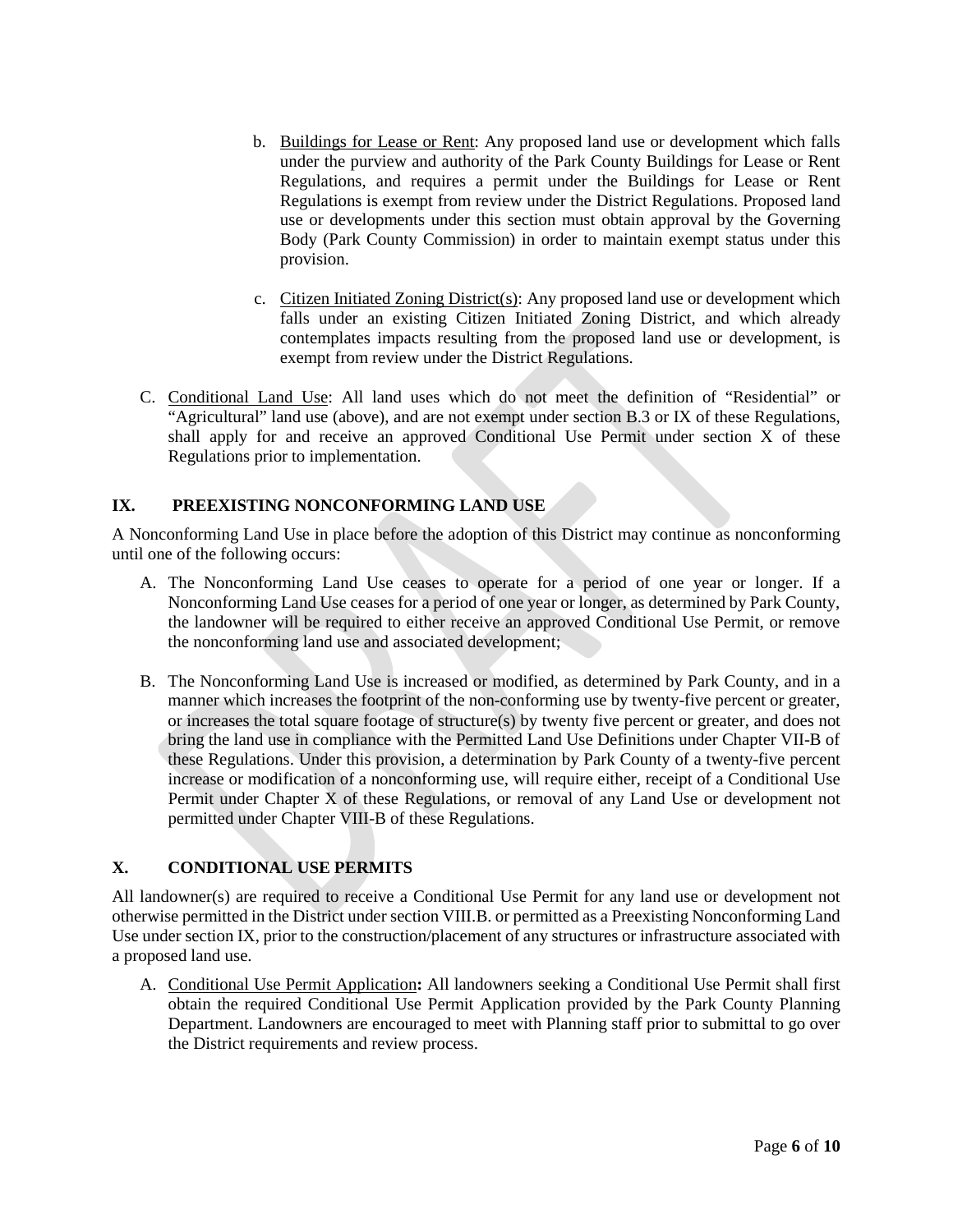- B. Conditional Use Permit Application Review Process: All Conditional Use Permit Applications and the required review fee \_\_\_\_\_\_\_\_ shall be submitted to the Park County Planning Department in electronic and written form.
	- 1. After-the-fact Application: If a Conditional Use Permit Application follows enforcement proceedings for failure to comply with the District regulations, the landowner will be required to submit an additional \$200.00 after-the-fact application fee, in addition to the regular Conditional Use Permit Application fee.
	- 2. Upon receipt of a Conditional Use Permit Application and the required review fee, the Zoning Administrator shall review the application for completeness/sufficiency and determine compliance with the District regulations and application requirements within fifteen (15) working days of receipt of the application.
	- 3. If the Zoning Administrator determines the application to be incomplete or insufficient, or does not comply with the District regulations and application requirements, the landowner will be notified in writing of all deficiencies and no further action will be taken on the application until such time as the application deficiencies have been corrected. Incomplete or insufficient applications will remain on file for no longer than ninety (90) calendar days from the day after the landowner is notified of any deficiencies, after which time, the application will be nullified, requiring a complete resubmittal of the application and review fee for any landowner wishing to advance the original application.
	- 4. If the Zoning Administrator determines the application to be complete and sufficient for review, the Zoning Administrator shall notify the landowner in writing and schedule a public hearing before the Board of Adjustments for review and consideration within fortyfive (45) working days following notification of the landowner.
	- 5. The public hearing and general information pertaining to the Conditional Use Permit Application shall be legally noticed in an official publication of general circulation between fifteen (15) and thirty (30) calendar days of the scheduled public hearing.
	- 6. All adjoining landowners shall be notified by certified mail of the public hearing and the nature of the Conditional Use Permit Application. For the purpose of this provision, Adjoining Landowner means any owner of property whose property shares a common boundary with the property in which a Conditional Use Permit Application under these Regulations has been submitted. An Adjoining Landowner also includes property that has common boundary across a water-course or road(s) right-of-way.
	- 7. The Zoning Administrator shall generate a staff report for review by the Board of Adjustments and shall provide a recommendation to the Board of Adjustments based upon the general requirements of the District Regulations, and the review criteria outlined under section XI of these Regulations.
	- 8. During the scheduled public hearing, the Board of Adjustments will make all final decisions regarding Conditional Use Permit Applications after having considered the Conditional Use Permit Application and supporting documentation, the Zoning Administrator's Staff Report and recommendation, all public comments, and any other pertinent information. The Board of Adjustments shall make specific findings of fact justifying the final determination. In making the final determination, the Board of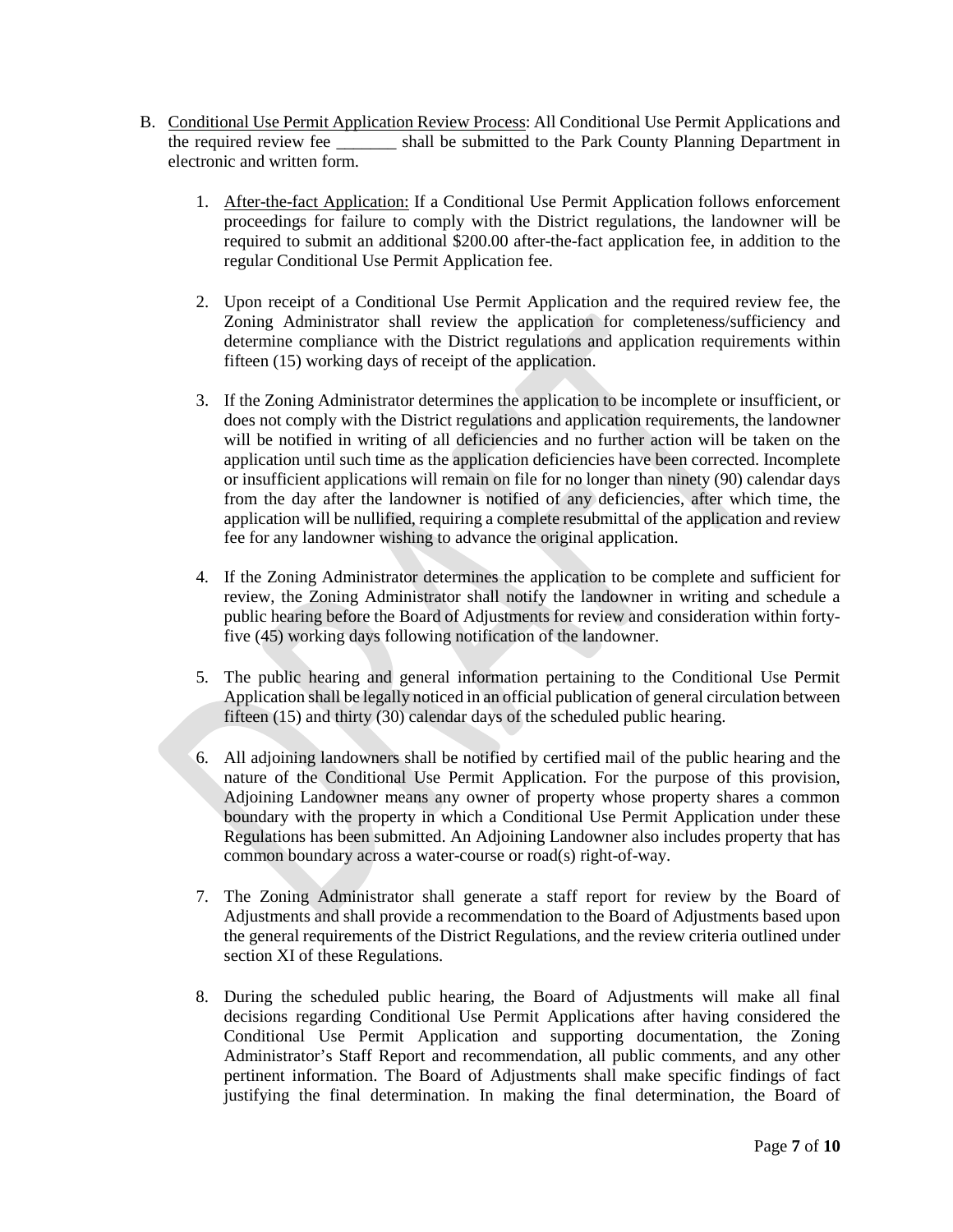Adjustments shall either approve, conditionally approve, or deny the proposed Conditional Use Permit Application.

- 9. The Zoning Administrator shall provide the Applicant a written determination of the Board of Adjustment within fifteen (15) working days following the final determination made by the Board of Adjustment.
- 10. Applicants may appeal any determination made by the Board of Adjustment to the Park County Commission as outlined under Section 76-2-227, MCA.

#### **XI. REVIEW CRITERIA**

The Zoning Administrator and the Board of Adjustments shall review all complete and sufficient Conditional Use Permit Applications for compliance with the review criteria below, and identify any potential associated impacts. The Zoning Administrator shall recommend and the Board of Adjustments shall make specific findings of fact related to each review criteria and shall ensure all criteria have been addressed. If, during the analysis of the Conditional Use Permit Application, the Zoning Administrator and/or Board of Adjustment determines impacts may be associated with the proposed land use, and based upon the criteria below and specific findings of fact, the Zoning Administrator shall recommend denial of the proposed Conditional Use Permit Application, or recommend specific conditions of approval in order to mitigate any determined impacts. The Board of Adjustment may either, deny the proposed Conditional Use Permit Application, or require specific conditions of approval in order to mitigate any determined impacts. Conditions may include, but are not limited to: setbacks; hours of operation; dust control; lighting control; noise abatement; restrictive covenants. Required conditions may be designed to ensure continued compliance after the Conditional Land Use Permit Application has been approved. Criteria for granting a Conditional Use Permit Application include:

- A. Will the proposed land use create impacts to agricultural land uses in the surrounding area, including, but not limited to:
	- 1. Will the proposed land use impede adjacent agricultural production?
	- 2. Will the proposed land use interfere with the movement of livestock or farm machinery?
	- 3. Will the proposed land use impact agricultural soils in the area?
	- 4. Will the proposed land use impact Agricultural Water User Facilities in the area?
	- 5. Will the proposed land use impact livestock in the area?
- B. Will the proposed land use create impacts to residential land use in the surrounding area, including, but not limited to:
	- 1. Will the proposed land use impede adjacent residential land use?
	- 2. Will the proposed land use create excessive noise?
	- 3. Will the proposed land use create dust?
	- 4. Will the proposed land use create excessive odors?
	- 5. Will the proposed land use create excessive light pollution?
	- 6. Will the proposed land use create heavy truck and equipment traffic on roads used by adjacent residential land owners?
- C. Will the proposed land use create impacts to any other land uses in the surrounding area, including but not limited to:
	- 1. Will the proposed land use impede commercial, industrial, manufacturing, schools, health facilities, or other land use in the area?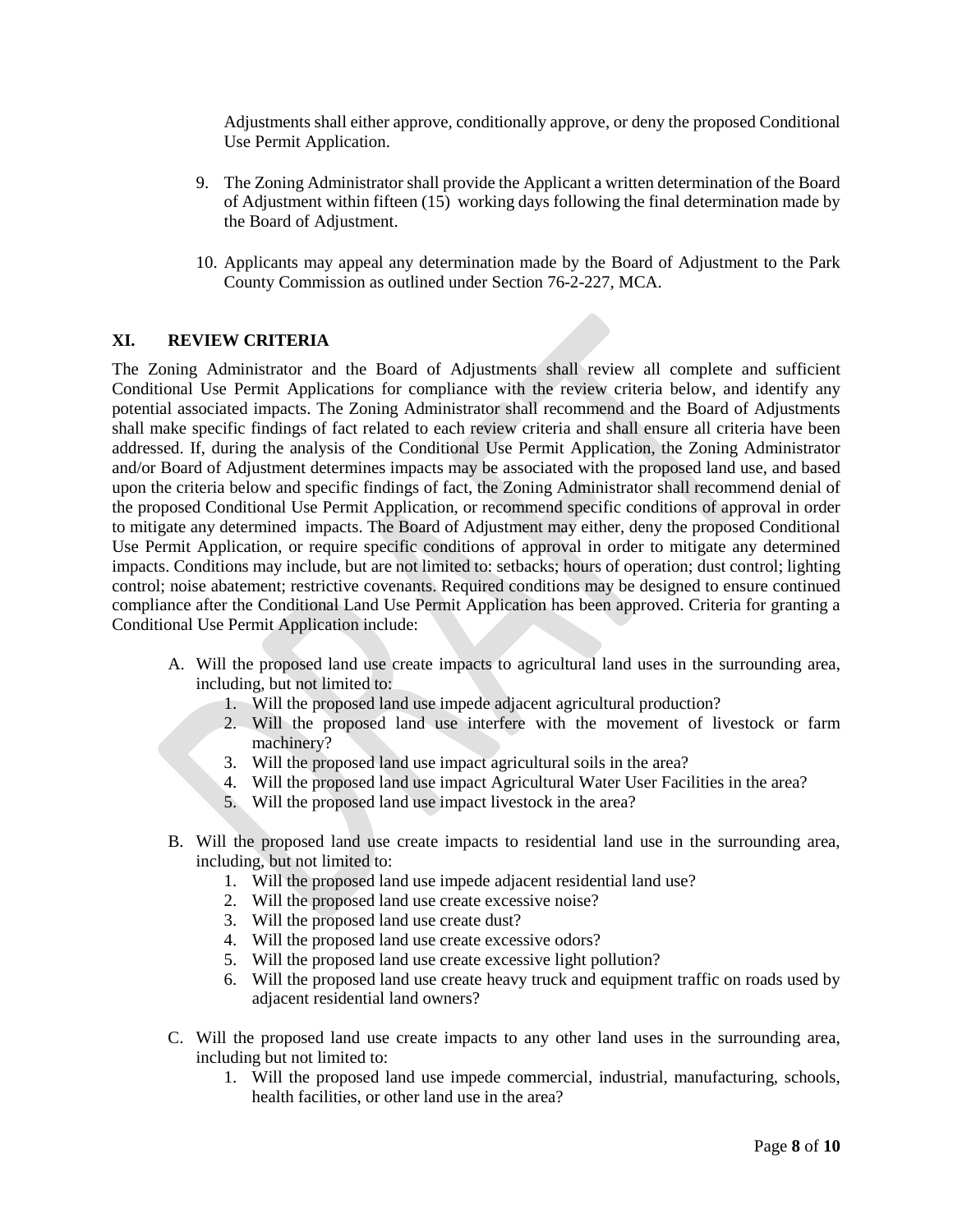- 2. Will the proposed land use disrupt normal operations of other land uses in the area?
- 3. Will the proposed land use create excessive noise?
- 4. Will the proposed land use create dust?
- 5. Will the proposed land use create excessive odors?
- 6. Will the proposed land use create excessive light pollution?
- 7. Will the proposed land use create heavy truck and equipment traffic on roads used by adjacent land uses?
- D. Will the proposed land use impact the Public Health and Safety of area residents and visitors, including but not limited to:
	- 1. Will the proposed land use create dangerous situations for area residents?
	- 2. Will the proposed land use create injury for area residents or community at large?
	- 3. Will the proposed land use impact water availability in the area?
	- 4. Will the proposed land use create hazardous materials, by-products, or waste that may negatively impact surrounding residents and visitors? And if so, does a separate state or federal agency review for these types of potential health and wellness hazards?
- E. Will the proposed land use create impacts to the natural environment that are not otherwise considered through a local, state or federal agency, including, but not limited to:
	- 1. Will the proposed land use spread noxious weeds?
	- 2. Will the proposed land use negatively impact water quantity?
	- 3. Will the proposed land use negatively impact water quality?
	- 4. Will the proposed land use negatively impact air quality?
	- 5. Will the proposed land use negatively impact soils?
	- 6. Will the proposed land use negatively impact native vegetation?
	- 7. Will the proposed land use create surface water drainage impacts?
- F. Will the proposed land use impact public infrastructure, including but not limited to; roads, bridges, culverts, including, but not limited to:
	- 1. Will the proposed land use exceed the recommended Daily Traffic Trips (based upon current Park County Transportation Standards) on any county-owned and maintained road?
	- 2. Will the proposed land use result in heavy truck and equipment traffic that will require increased maintenance of any county-owned and maintained road, bridge or culvert?
	- 3. Will the proposed land use increase county-maintenance of any other countymaintained infrastructure?
- G. Will the proposed land use impact local (County) services or facilities local government is authorized to provide, such as water supply, sewage disposal, law enforcement, fire protection, emergency services, transportation systems, noxious weed control?
	- 1. Will the proposed land use increase fire risk in the area?
	- 2. Will the proposed land use be located outside a Fire District?
	- 3. Will the proposed land use incorporate technologies, systems and features that minimize the risk of wildfire and structure fires?
	- 4. Will emergency service providers have adequate access for emergency purposes?
	- 5. Will the proposed land use generate additional school children? And if so, will the associated School District have the capacity to enroll additional school children?
	- 6. Does the proposed land use require other applicable permits from local, state and federal agencies? And if so, are those permits approved accordingly?
- H. Will the proposed land use impact wildlife and wildlife habitat, including, but not limited to: